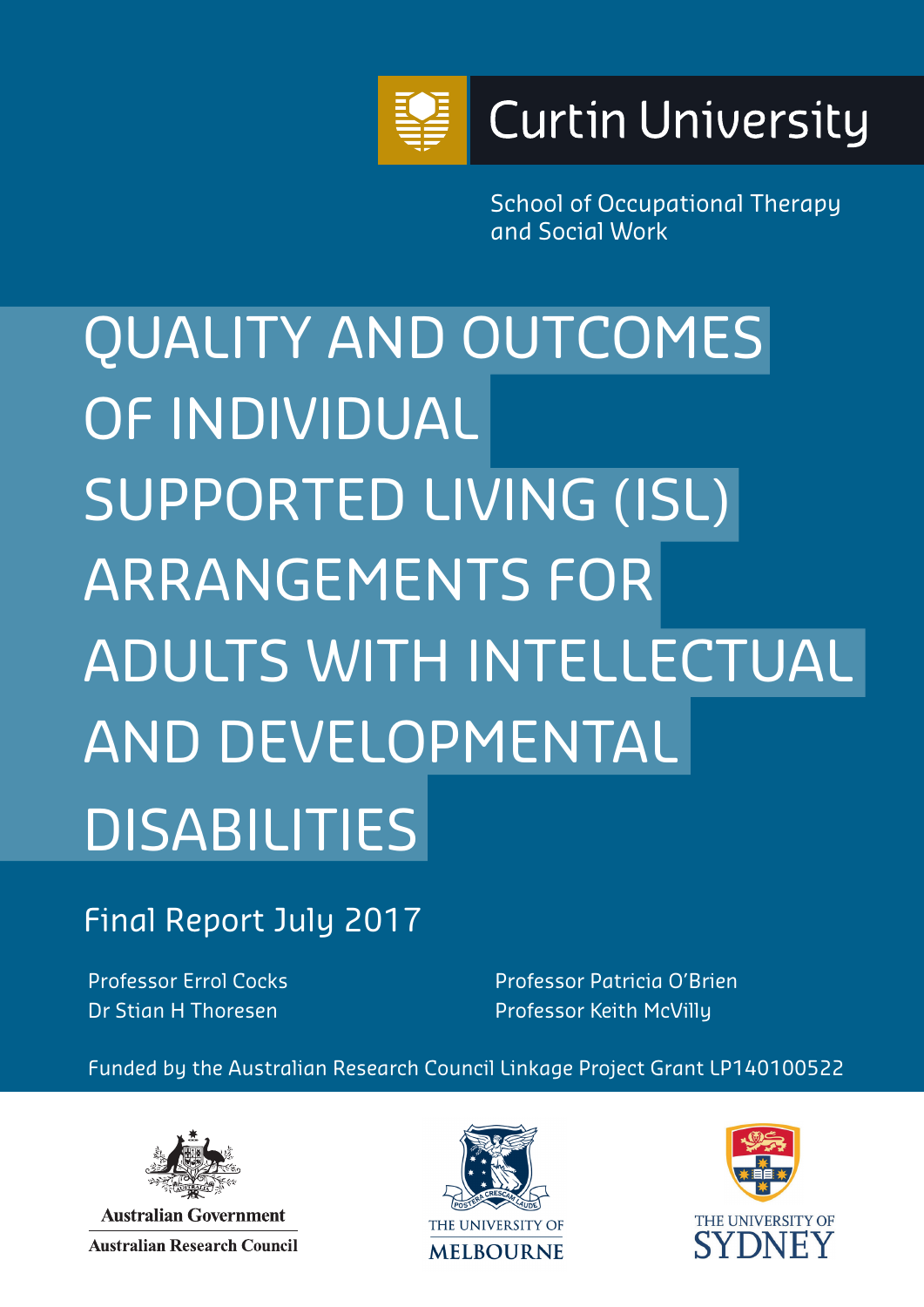# **ACKNOWLEDGEMENTS**

We express our gratitude to the persons with disabilities, their families, friends, and support workers who participated in this research, sharing their lives and experiences, and making this important research possible.

- My Place Foundation (WA)
- National Disability Services (AUS)
- Integrated Living Australia (NSW)
- Avivo Live Life (previously Perth Home Care Services) (WA)
- Achieve Australia (NSW)
- Inclusion Melbourne (VIC)

A number of partner organisations supported the project throughout:

Assistance with this project came from a number of Research Associates across three states:

- Dr Allyson Thomson
- Dr Meredith Prain
- Jenny Crosbie
- Friederike Gadow

QUALITY AND OUTCOMES OF INDIVIDUAL SUPPORTED LIVING (ISL) ARRANGEMENTS FOR ADULTS WITH INTELLECTUAL AND DEVELOPMENTAL DISABILITIES

Final Report July 2017

Professor Errol Cocks Dr Stian H Thoresen Professor Keith McVilly Professor Patricia O'Brien

© Copyright 2017 All Rights Reserved School of Occupational Therapy and Social Work Curtin University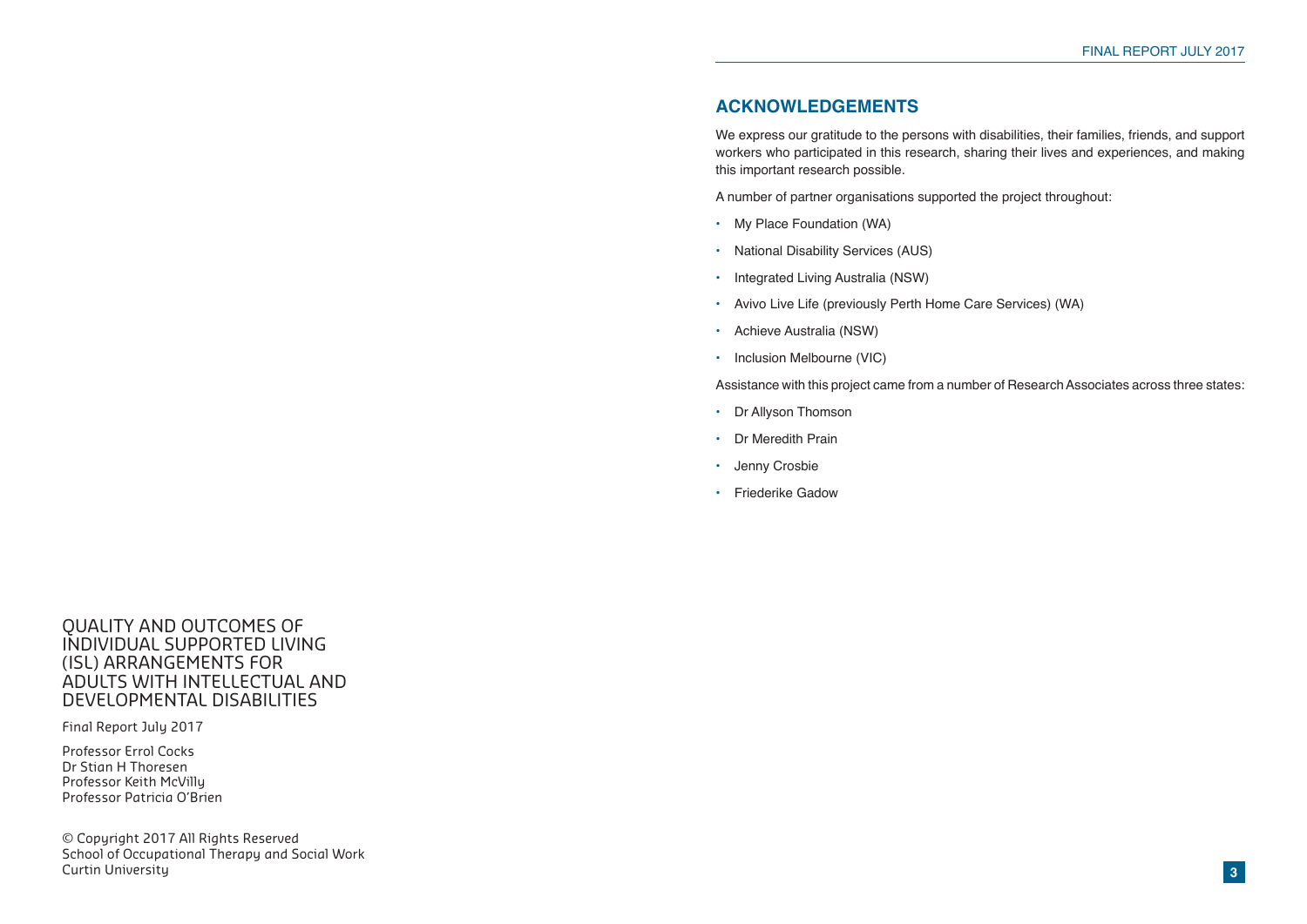# **TABLE OF CONTENTS**

| Quality of arrangements as determined from the ISL Manual evaluations19 |  |
|-------------------------------------------------------------------------|--|
|                                                                         |  |
|                                                                         |  |
|                                                                         |  |

# **Executive Summary**

#### *Background*

In 2007, in the School of Occupational Therapy and Social Work at Curtin University in Western Australia, we began a project to examine the characteristics and outcomes achieved when adults with intellectual and developmental disabilities were provided with necessary support to enable them to live in their own homes. We were influenced by the appropriateness of the strong movement away from congregate options for adults with disabilities, particularly from institutions and group homes.

The aim of the project was to learn more about the characteristics of Individual Supported Living (ISL) in order to inform, educate, and influence greater "take-up" of these options by families and support services to enhance the lives of adults with intellectual and developmental disabilities and their families.

An increasing number of families were seeking individual options for their sons and daughters and small, specialist NGOs were emerging to provide support to families and adults with disabilities to enable this to occur. We were also influenced by the development of Local Area Coordination which was "tailor made" to provide the kinds of support that were needed, and the introduction of individualised funding, both of which were first developed in WA around 1980. Finally, the UN Convention on the Rights of Persons with Disabilities was very clear about the rights of adults with disabilities to choose where and with whom they lived.

The 3-stage research project was initially named the "Personalised Residential Supports Project" which was renamed in the second stage as the "Individual Supported Living (ISL) Project". Early on we made a clear distinction between the terms "independent" and "individual", with no intention that independence was a requirement before people could live in a home of their own. The first two stages were supported by two small grants from the WA Lotteries Commission, and the third stage by an Australian Research Council Linkage Grant. All three stages were well supported by many NGOs, families, and persons with disabilities. The third stage introduced research colleagues from Deakin (latterly, Melbourne) University, and Sydney University.

This is the Final Report of the third stage of the research. It provides background detail and the outcomes of evaluating 130 examples of ISL "arrangements" in WA, Victoria, and NSW.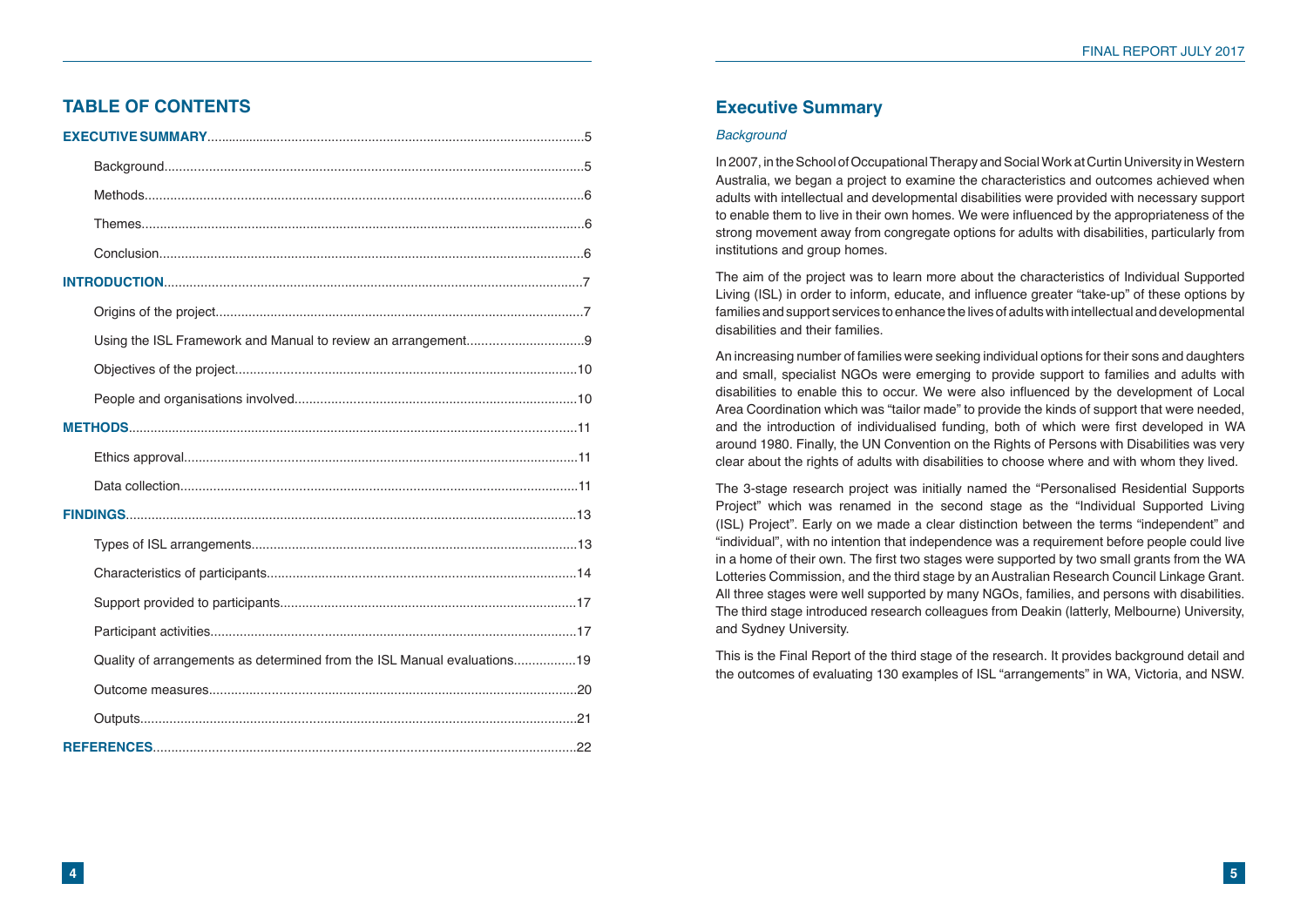#### *Methods*

There were three principal methods that were used throughout the Project.

First, we needed to deepen our understanding of Individual Supported Living. This was achieved by following a small number of adults with intellectual and developmental disabilities over an extended period of time and endeavouring to document all that seemed relevant to their journeys; from both family homes and institutional care to individual arrangements that took a number of forms.

Second, we then needed to "operationalise" that knowledge into a way of evaluating living arrangements in order to agree that an arrangement was indeed an ISL arrangement, and also to measure the quality of that arrangement. To do this, we worked with a group of people who were experienced in developing and supporting individual arrangements in order to create a "fidelity measure" - a way of evaluating the extent to which key outcomes are achieved. We called this, the *ISL Manual.* This measure became the primary method to evaluate and review arrangements in the Project.

Third, working with colleagues from Sydney and Deakin/Melbourne Universities, we trained small teams led by trained team leaders to carry out 130 evaluations of ISL arrangements across the three States. We also developed the early training materials and provided many presentations at conferences and public events.

#### *Themes*

In contrast, Individual Supported Living (ISL) means that adults with disabilities live in their own home with a range of enabling supports that may include both paid and unpaid support persons, and engages family and friends<sup>2</sup>. ISL should not be confused with 'supported living', which has been defined as living with no more than two persons (not parents or siblings) and with separate organisations responsible for the housing and the support services $^{\text{\tiny{3}}}$ .

The ISL Manual is described in more detail in this Report. It consists of 8 Themes that are made up from 21 Attributes. The tool has good construct and face validity because of the way it was developed. Similarly, it achieves good test-retest reliability that we obtained from a sample of arrangements. The Project carried out a minor revision of the ISL Manual at the conclusion of the 130 evaluations and now is published in a second edition.

Article 19 of the United Nations Convention on the Rights of Persons with Disabilities (UNCRPD) – *Living independently and being included in the community* – recognises the '…equal right of all persons with disabilities to live in the community, with choices equal to others…' by ensuring choice in both place of residence and living companion, and by enabling access to supports for living in the community<sup>4</sup>. As a signatory to the UNCRPD, Australia has an obligation to support these rights. National and local policies and practices have facilitated the development of ISL across Australia during the past decades. Chief among these policies has been individualised funding which empowers individuals and their families to choose the supports they want and from whom they receive them. This policy context has been given crucial support with the launch of the National Disability Insurance Scheme (NDIS) that aims to enable persons with disabilities to achieve greater choice and control in their lives<sup>5</sup>.

#### *Conclusion*

This has been an exciting and rewarding Project for those who have been engaged in it. The experience has confirmed the value of enabling adults with intellectual and developmental disabilities to live in their own homes. It has also identified the relative strengths and weaknesses of ISL arrangements. The National Disability Insurance Scheme (NDIS) emphasises individual supports. Our findings provide much needed evidence of what constitutes good practice in ISL, and the resources needed to establish and monitor the quality of these arrangements.



## **Introduction**

#### *Origins of the project*

Adults with intellectual and developmental disabilities are particularly vulnerable to being marginalised and socially excluded as they experience barriers to the rights and opportunities available to other citizens<sup>,</sup>. Traditional forms of providing disability accommodation may share common characteristics that include:

• ownership of the place of residence usually vested in a government or NGO service with

- use of paid staff
- established routines
- no guarantee of continuity
- congregation of adults with disabilities in group homes and institutions, that offer no choice in choosing the people with whom they share their home

<sup>1</sup> World Health Organization. (2011). *World Report on Disability.* Malta: WHO Press.

<sup>2</sup> Cocks, E., & Boaden, R. (2011). A quality framework for personalised residential supports for adults with developmental disabilities. *Journal of Intellectual Disability Research,* 55(8), 720-731. doi:10.1111/j.1365-2788.2010.01296.x

<sup>3</sup> Bigby, C., Bould, E., & Beadle-Brown, J. (2016). Conundrums of supported living: The experiences of people with intellectual disability. *Journal of Intellectual & Developmental Disabilities,* 1-11. doi:10.3109/13668250.2016.1253051

<sup>4</sup> United Nations General Assembly. (2006). *Convention on the Rights of Persons with Disabilities.* Retrieved from https://www.un.org/development/desa/disabilities/convention-on-the-rights-of-persons-with-disabilities.html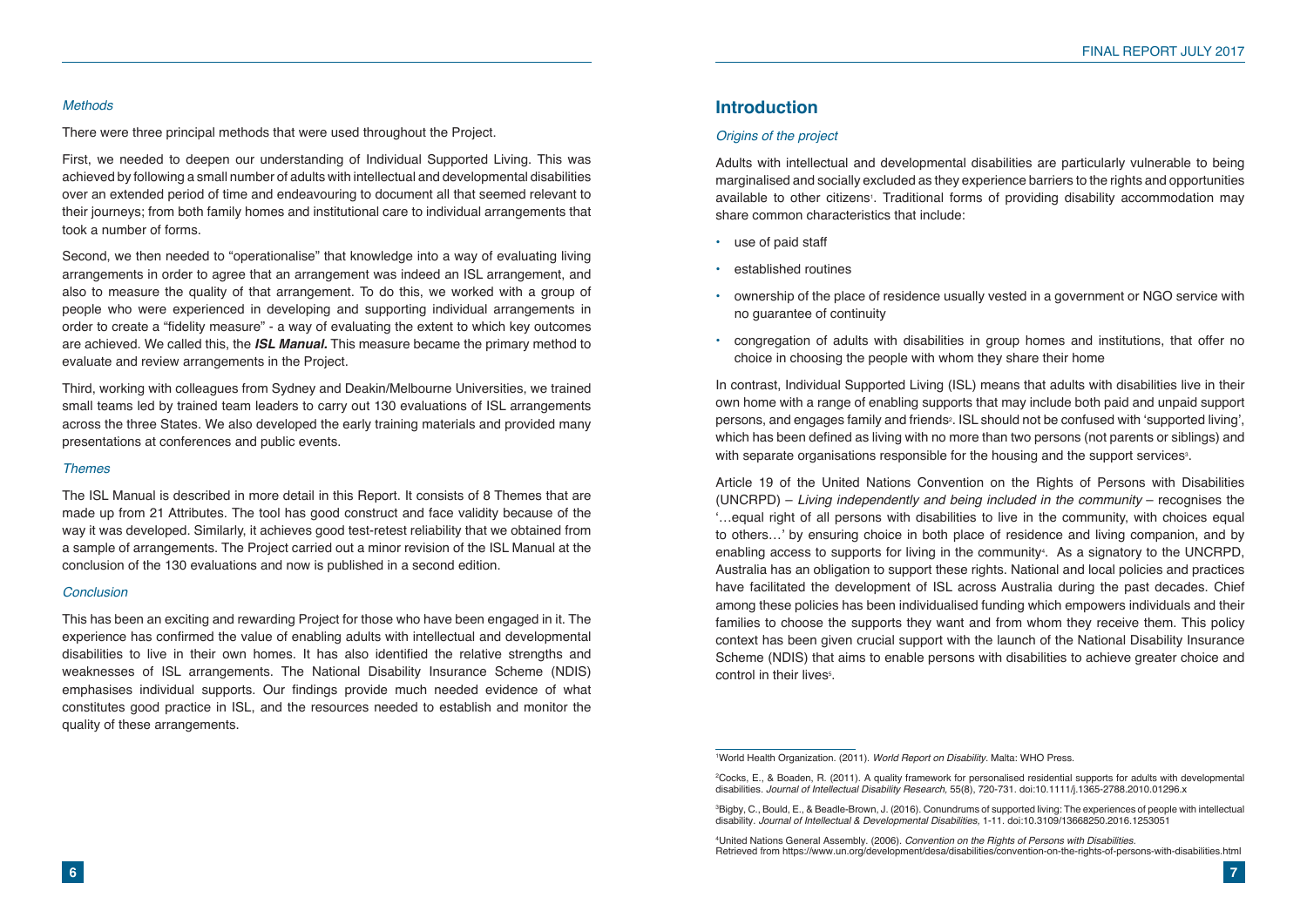This research project has been in progress since 2007 and has incorporated three stages. The first two stages produced the ISL Manual, a tool to describe and measure the quality of individual supported living arrangements<sup>。</sup> In stage one, (the Personalised Residential Supports Project) an initial ISL framework was developed to describe the key themes and attributes of ISL. Over two years, six persons with disabilities living in ISL arrangements were followed, and a range of activities brought experienced persons together to further develop the framework.

The second phase began in 2010 and refined the ISL framework through a series of World Café style workshops with service providers, family members, academics, and advocates, all of whom had experience of ISL, in some cases spanning decades. The framework was "operationalised", that is, the themes and attributes incorporated measurement to reflect the levels of quality achieved by an ISL arrangement. Further refinement of the framework involved ten pilot evaluations of ISL arrangements. The second stage resulted in the publication of the ISL Manual consisting of 21 Attributes within eight Themes<sup>,</sup>. These are listed in Table 1 below.

5 National Disability Insurance Scheme Act 2013, (October 17, 2013).

6 Cocks, E., Williamson, M., & Thoresen, S. (2011). *Individual Supported Living Manual*. Bentley: Curtin University.

7 Cocks, E., Thoresen, S., Williamson, M., & Boaden, R. (2014). The Individual Supported Living (ISL) Manual: A planning and review instrument for individual supported living arrangements for adults with intellectual and developmental disabilities. *Journal of Intellectual Disability Research,* 58(7), 614-624. doi:10.1111/jir.12059

| 1. Leadership                                       |
|-----------------------------------------------------|
| 1.1 The arrangement is based on a clear vision      |
| 1.2 Key people provide the leadership to set up     |
| 2. My Home                                          |
| 2.1 The person has secure tenure in the home.       |
| 2.2 The person does normal things that people       |
| 2.3 The person's home reflects who the person       |
| 3. One Person at a Time                             |
| 3.1 The arrangement is developed around the p       |
| 3.2 The living arrangement does not group pers      |
| 4. Planning                                         |
| 4.1 Planning focuses on the person.                 |
| 4.2 People close to the person are involved in p    |
| 4.3 The person's future is central to planning.     |
| 5. Control                                          |
| 5.1 The person and those close to him or her (if ap |
| 5.2 Self-determination for the person is central t  |
| 5.3 The person and those close to him or her (if ap |
| <b>6. Support</b>                                   |
| 6.1 Supports are flexible and adapt to changes      |
| 6.2 A variety of supports are in place that suit th |
| 7. Thriving                                         |
| 7.1 The person's lifestyle and wellbeing are imp    |
| 7.2 The person has valued roles.                    |
| 7.3 There are many opportunities for growth and     |
| <b>8. Social Inclusion</b>                          |
| 8.1 The person has close and long-lasting relati    |
| 8.2 The person has a rich social network.           |
| 8.3 The person takes part in the community.         |
| Using the ISL Framework and Manual to review        |
| The ISL Framework can be used to review an ex       |

#### *Using the ISL Framework and Manual to review an arrangement*

Existing arrangement in three ways:

- 1. Internally by persons who are involved and familiar with the arrangement
- 2. Externally by persons who are not directly involved with the arrangement
- 3. Involving both internal and external reviewers

1 and strong ideas.

1.2 and continue the arrangement.

do in their homes.

is and what he or she likes.

person.

sons with disabilities.

planning.

opropriate) have control over the person's life.

to the arrangement.

ppropriate) have control of the arrangement.

 $sin$  the person's needs. he person.

proving.

nd development.

tionships.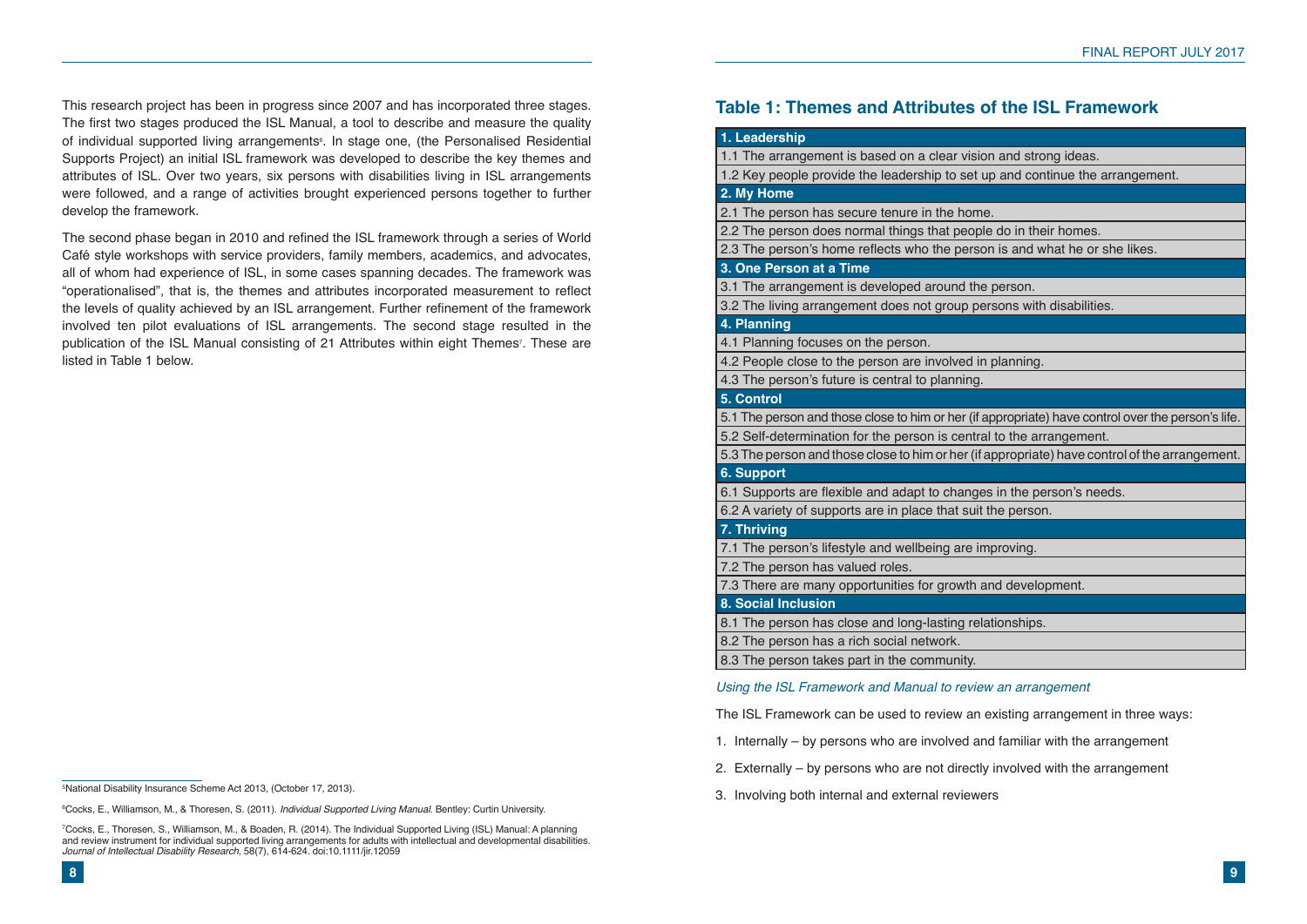An ISL review looks at how the living arrangement has developed and how it can continue to develop. Reviews benefit substantially from facilitation provided by a person who has received training on the use of the ISL Manual. Other persons participating in a review also benefit from preparation. Facilitation helps to explain and clarify Themes and Attributes, to assist the identification of what is working well within the arrangement, and to identify where improvements can be made.

## *Objectives of the project*

The aim of this third stage of the research was to measure the impact of ISL quality on outcomes for adults with intellectual and developmental disabilities, determined by evaluations conducted using the ISL Framework and Manual.

#### *People and organisations involved*

The support of the disability sector for this project was reflected in the organisations that supported the project, either as partner organisations or as contributors to the reference groups. They represented a wide cross section of stakeholders across three states. Partner Organisations included:

- My Place Foundation (WA)
- National Disability Services (AUS)
- Integrated Living Australia (NSW)
- Avivo Live Life (previously Perth Home Care Services) (WA)
- Achieve Australia (NSW)
- Inclusion Melbourne (VIC)

Additional agencies provided links to participants:

- Ability Options (VIC)
- ACSO (VIC)
- Belonging Matters (VIC)
- Break Thru (NSW)
- Cam Can (WA)
- Community Living Association Albany (WA)
- Developmental Disabilities WA
- Enable South West (WA)
- Life Assist (VIC)
- Life Without Barriers (NSW)
- Northern Support Services (VIC)
- Senses (WA)
- Sunshine (NSW)
- Uniting (NSW)
- WA Individualised Services (WA)
- Waverley Community Living Program (NSW)

Invaluable contributions were made by research participants, their families and support persons.



# **Methods**

#### *Ethics approval*

The protocol for this project was reviewed and subsequently approved by the Human Research Ethics committees of the participating universities.

## *Data collection*

The assessments of quality and outcomes were carried out through reviews of 130 individual living arrangements across Western Australia, New South Wales, and Victoria. Each review comprised an evaluation using the ISL Manual and Review Scoring Booklet, and a set of outcome measures and protocols.

The *evaluations* followed a set of procedures based on methods commonly employed in human service process evaluations<sup>8</sup>. The ISL reviews consisted of three steps outlined below:

identified by each State Reference Group, and two or three Team Members drawn from family members and support workers who were trained in the ISL arrangement and the

consultations with key stakeholders, and review of relevant documentation in accordance

- 1. Evaluation teams comprised three or four members: a trained Facilitator from a pool review processes by the Facilitator.
- 2. Each review took several days to complete. Teams gathered data through observation, with the ISL tool.
- 3. Finally, each team member independently rated the 21 attributes. The lowest score of that all attributes are optimal and no improvements can be identified).

1 for an attribute indicated that this area is 'not addressed', while the highest score of 5 indicated that this attribute is 'optimal'. The team then met to complete conciliated ratings through group discussion and consensus. ISL arrangements were then given a total score. Theoretical scores range from a low of 21 (which suggests that the arrangement may not be an ISL arrangement as no attribute is addressed) to a high of 105 (indicating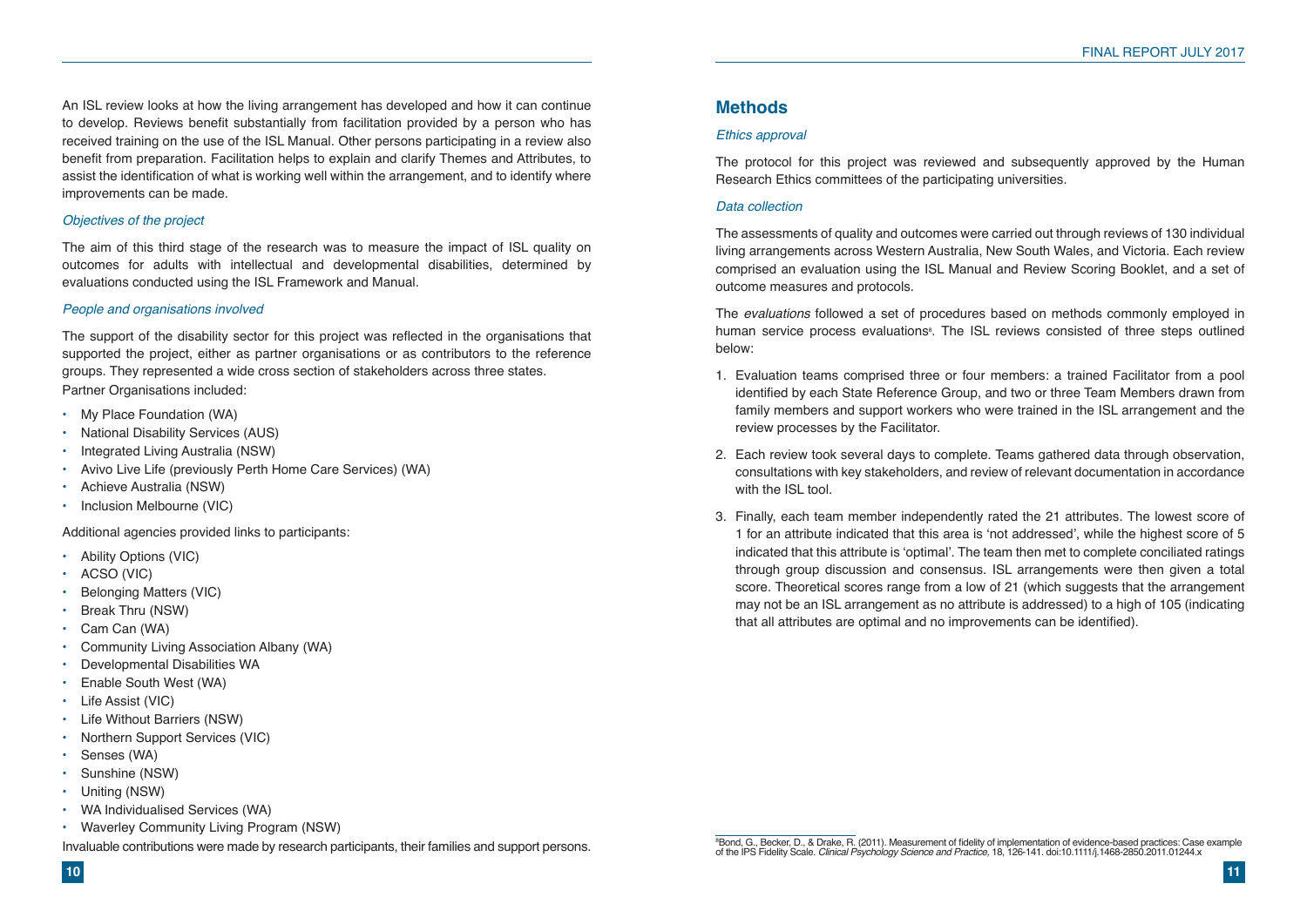In addition to the ISL reviews, the Facilitator or research staff completed the following *outcome measures and protocols* by interviewing appropriate persons including the adult with disabilities, family member/s, and/or support worker/s.

- The QOL.Q for quality of life<sup>9</sup>. This instrument contains four sub-scales: Satisfaction, Competence/Productivity, Empowerment/Independence, and Social Belonging/ Community Integration.
- $\cdot$  The Index of Community Involvement<sup>10</sup>. This is a measure of the number of times each of 16 different community activities have occurred in the last 30 days.
- The Assessment of Level of Support measures the level of difficulty or level of support need for each of 12 items<sup>11</sup>.
- The sources of funding for daily activities and for accommodation, hours of paid and unpaid support, and the providers of formal and informal support.
- The decision pathways made by key stakeholders in the development of each ISL arrangement, the processes of moving into the arrangement, and a description of the type of accommodation, location, type and length of tenure, governance structure, and co-residents as applicable.



# **Findings**

## *The ISL Manual and Scoring Booklet*

and review process. Each of 13 arrangements was evaluated by two teams (3 or 4

- One purpose of this project was to determine the inter-rater reliability of the ISL Manual members in each team) simultaneously. Conciliated ratings for each of the 21 attributes were compared between teams. An exact match meant the responses were the same, and a close match represented no more than one unit difference between the ratings. For exact agreement, the error rate was 50.2% (95% CI: 43.2 – 57.2) and for close agreement, 3.3% (95% CI: 1.2% - 5.4%). Therefore fewer than 5 percent of the ratings differed between teams by more than one unit.
- Confirmatory factor analysis identified that all Themes were located on a single factor that of the Manual and Scoring Review.
- Concurrent validity is tested by examining the agreement between two different sources anticipated, reflect both quality of life and community involvement for participants.

explained 65% of the variance in Themes. Similarly, all Attributes initially were located on a single factor that explained 49% of the variance in Attributes. All Themes and Attributes contributed significantly to the whole measure and therefore were important components

of information. Total ISL score was significantly associated with total quality of life and with both measures of community involvement. This shows that the ISL Themes, as

## *Types of ISL arrangements*

The study placed most living arrangements for adults with intellectual and developmental disabilities into one of four types: Living alone, Co-residency, Relationships, and Host family. These are briefly described below and more fully in a journal article<sup>12</sup>. The arrangements clearly illustrated that ISL arrangements take many forms (even within the four types described here) and reflected the needs and interests of the persons with disabilities and the family members, friends, and services that supported them.

## Living Alone

Many adults with disabilities lived alone in their own home. They used the full range of formal (that is, paid), and informal supports that included 24 hours a day/seven days a week rostered formal support; occasional drop-in formal support; and informal support from family, friends, and advocates. Support reflected the person's needs, preferences, and interests.

<sup>12</sup>Cocks, E., Thoresen, S. H., O'Brien, P., McVilly, K., Thomson, A., Gadow, F., Crosbie, J. and Prain, M. (2016). Examples of individual supported living for adults with intellectual disability. *Journal of Intellectual Disabilities* 20, 100- 108. doi:10.1177/1744629516629854.

<sup>9</sup> Schalock, R. and Keith, K. (1993 & 2004). *Quality of Life Questionnaire Manual.* IDS Publishing Company, Worthington, Ohio.

<sup>10</sup>Raynes, N. V. (1988). *Annotated Directory of Measures of Environmental Quality for use in Residential Services for People with a Mental Handicap.* Manchester: University of Manchester.

<sup>11</sup>Noonan, V. K., Kopec, J. A., Noreau, L., Singer, J., Chan, A., Mâsse, L. C., & Dvorak, M. F. (2009). Comparing the content of participation instruments using the International Classification of Functioning, Disability and Health. *Health and Quality of Life Outcomes,* 7(1), 93. doi:10.1186/1477-7525-7-93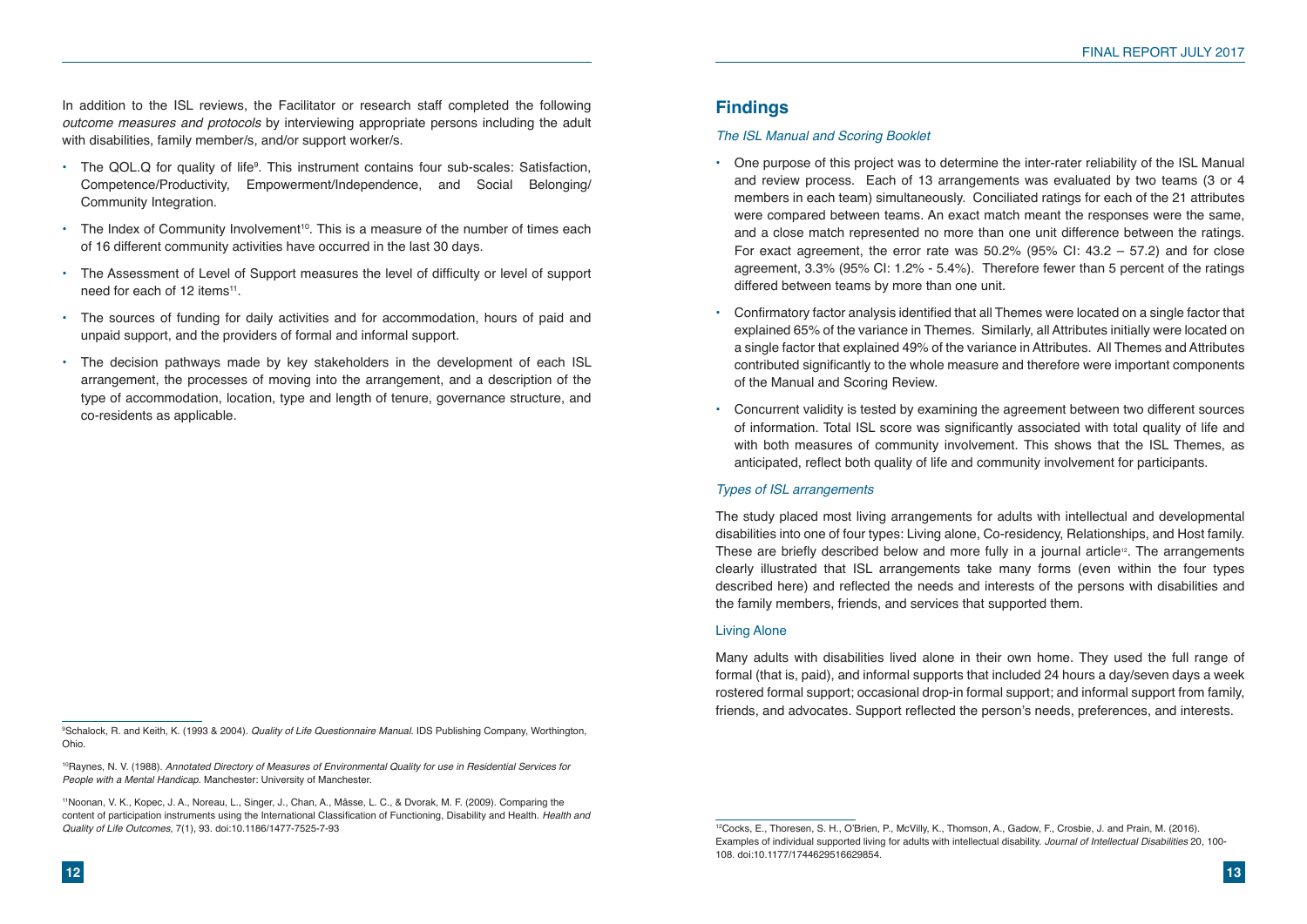#### Co-Residency

Co-residency refers to an arrangement where an adult with disabilities lived in their own home with one or more co-residents who provided support in exchange for free or reduced rent. Other living costs may also be shared. Paid or unpaid support may also be involved, particularly when the co-resident is otherwise engaged, for example, at work. We observed that often the relationship with co-residents grows into friendship and also found that coresidents' friendship networks may extend the social network of the person with disabilities.

#### **Relationships**

It is consistent with ISL principles when adults with disabilities decided to share their home with someone based on an existing friendship or more intimate relationship. Grouping of adults with disabilities within ISL arrangements should clearly reflect each person's choice and preferences. Supports may be individually provided for each resident. In the study, we found a small number of adults with disabilities who lived in close partnerships, including marriage.

#### Host Family

# *Figure 1.* Where participants had lived before moving into the current arrangement

A host or alternate family arrangement involved adults with disabilities living in the family home of persons to whom they were not related. The host family members provided varying degrees of care, with or without paid staff involvement. We encountered a number of these arrangements in Western Australia, some of which had been ongoing for over 20 years. The resilience and outcomes of these arrangements were quite impressive.

An important conclusion from these examples of ISL was how important and valuable was the involvement of both informal and formal support, particularly when family members and NGOs that were supportive and experienced in ISL arrangements worked together to establish and develop such arrangements.

#### *Characteristics of participants*

- Of the 130 persons whose living arrangements were reviewed, the genders were evenly divided and a large majority had never married. Participants were between 21 and 66 years old, with an average age of 40 years.
- There was a great variety of scores on the Assessment of Level of Support (average 27; range 12-55; theoretical range 12-60). This indicated that some persons had no difficulty doing some tasks while others either needed a lot of support or could not carry out some activities at all.



• Almost half (49%) of the participants had lived in the family home before moving to their ISL arrangement, 20% had lived in some other ISL arrangement, and 16% had come

from group homes or other congregate care.

# *Figure 2.* Reported support need for project participants

• Support need for the participants was described as High (22%), Moderate (43%), and

Low (35%).



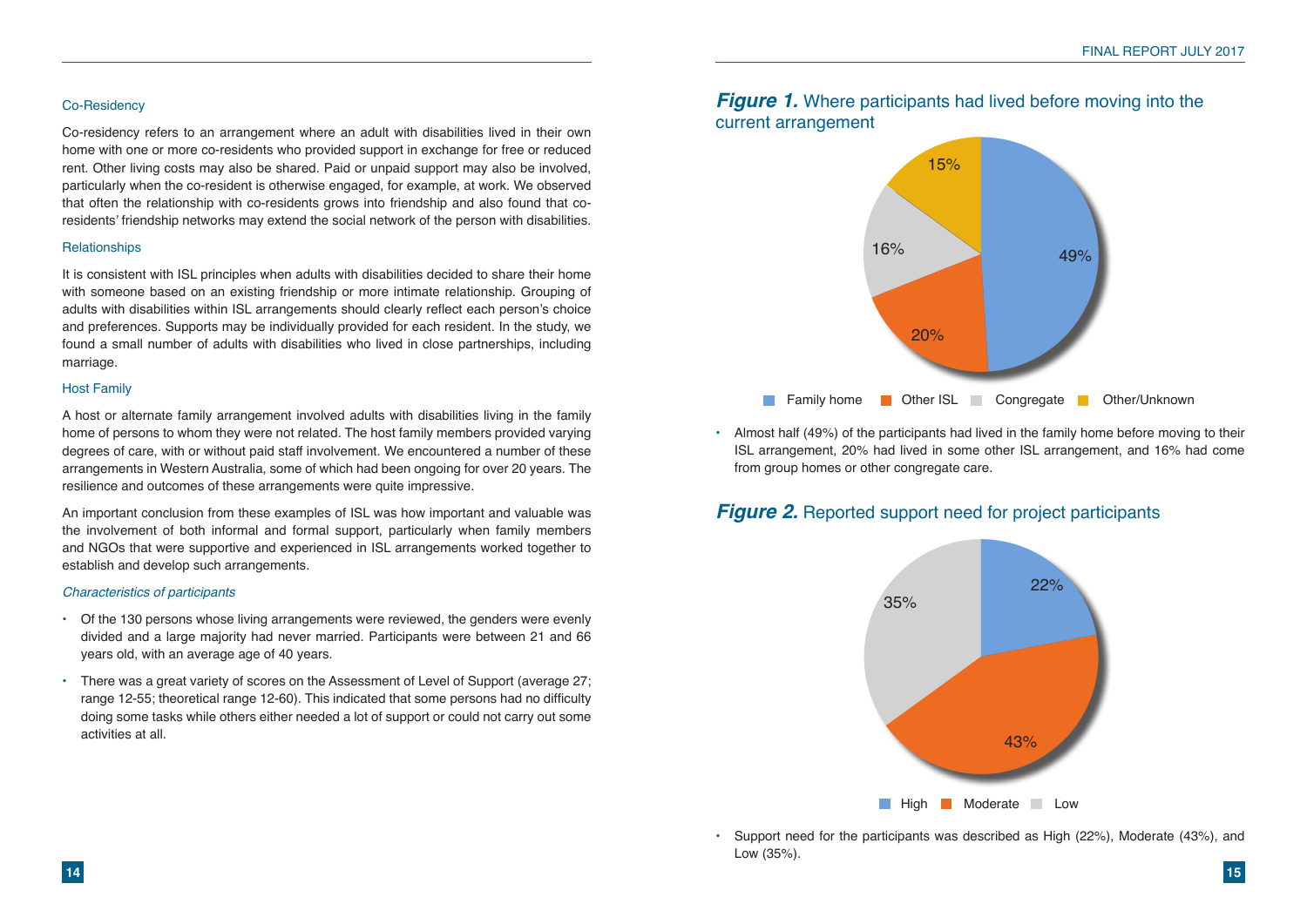

• More participants lived alone in their home (58%) than lived in a relationship (18%), with a co-resident (17%), or with a host family (5%).



## *Support provided to participants*

varied widely: total support hours ranged from 0.5 hours per week to 356 hours per week. The average total hours per week was 49, while the average for paid support was 37

- The hours of both formal (paid) and informal (unpaid) support accessed by participants hours, and for unpaid support it was 12 hours per week.
- More participants (45%) received an average of less than 10 hours per week of support than received between 10-60 hours (27%), or more than 60 hours (28%).
- Participants with more hours of informal support generally had higher hours of formal support.
- Many families (31%) contributed financially to the living arrangement of their relative, however, 56% of the participants received government funding for their accommodation, and 65% received funds to support participation in a range of activities.
- Most participants (75%) had an agency or disability support organisation that provided management and/or support.
- Many participants in ISL arrangements (76%) faced on-going accommodation costs, such as rent, and generally paid these from their Disability Support Pension.

In summary, there was a wide range of effective formal and informal support provided to participants in the ISL arrangements. Financial support came from a number of sources including families and government agencies that supported participant community activities and housing provision.

#### *Participant activities*

visited up to 14 named community places, on average 26 times (range 0-47 times), over the previous month. Some participants (3%) rarely, if ever, went to any named places in the community, 4% went to the community places 6 or fewer times over the previous

- Participants reported a wide range of involvement in the community. Some individuals month.
- The community activities in which participants most often engaged at least once in the transport (69%).
- Using public transport (52%), going to a café or restaurant (48%) and shopping (46%) were the activities most often engaged at least four times per month.
- (11%) in the previous month.

last month were shopping (94%), going to a café or restaurant (85%), and using public

• Few participants had people to stay overnight in their home (25%) or attended a sporting event (27%). Even fewer participants had been to a concert or play (11%) or to church

• Participants had lived in their current arrangement between one month and more than 30 years (average 7 years), and 40% had lived in their home for between one and five years.

# *Figure 4.* Type of living arrangement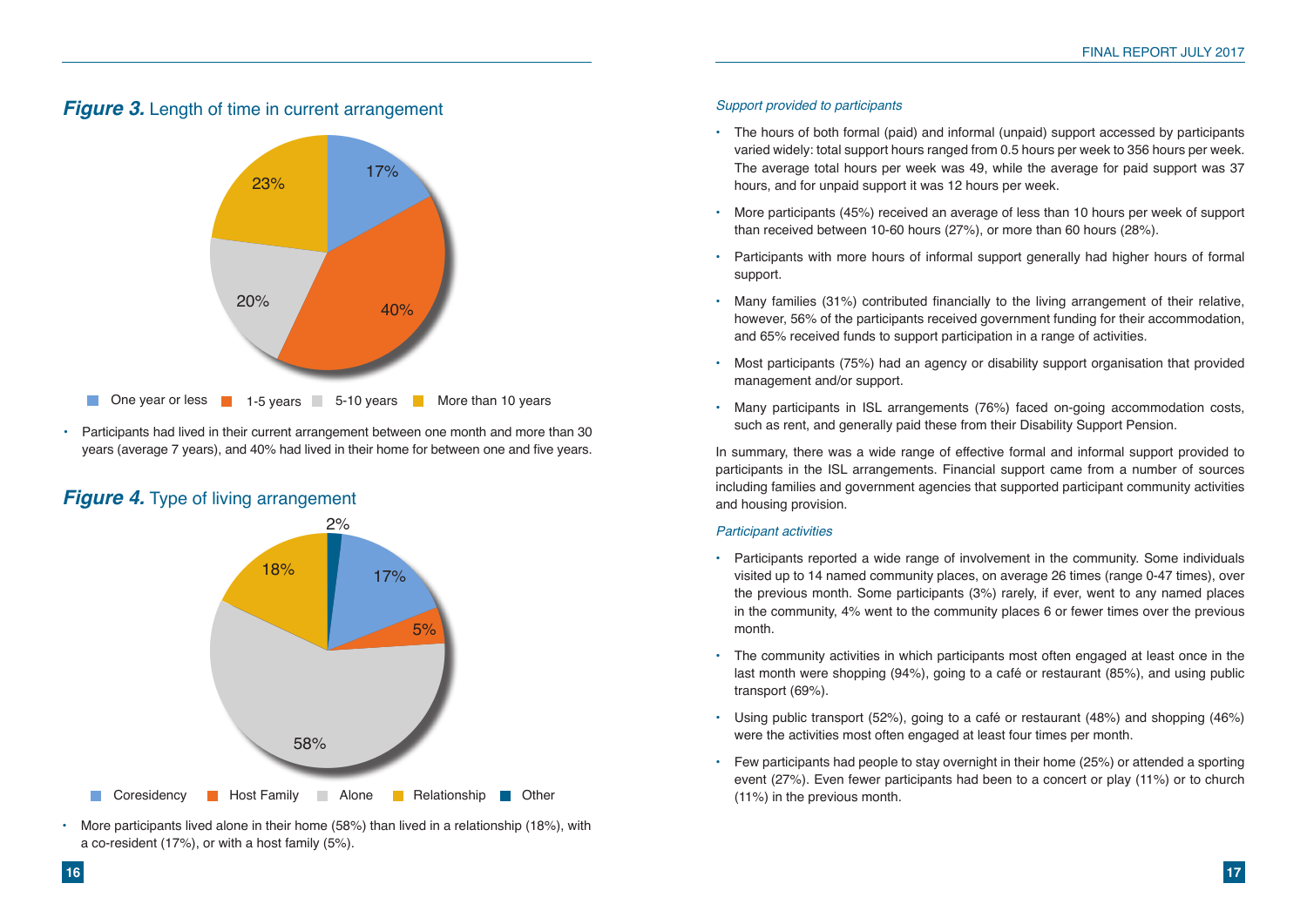Participants engaged in various daytime occupations:

- Paid work (37%) in open employment, social enterprises, self-employed or Australian Disability Enterprises (formerly known as sheltered workshops)
- Other work, such as volunteer work (12%)
- Looking for work or unable to work (21%)
- Engaged in 'Alternatives to Employment' (ATE), community activities or day centre activities (26%).



In summary, there was a wide range of community participation. However, the ISL Manual Theme of Social Inclusion scores (mean 3.13; Table 2) indicated that social and community engagement remained a challenging area in ISL arrangements for many participants as it also does in congregate forms of supported living.

## *Quality of arrangements as determined from the ISL Manual evaluations*

- Total ISL review score: mean 73 (range 42-98) from the total possible range of 21-105.
- Participants with low support needs who were living with a friend or intimate partner had higher total ISL review scores.
- The total ISL review score was lower for persons who had previously lived in congregate settings or other ISL arrangements before moving to their current home.
- The quality of ISL arrangements, as assessed by total ISL review scores, was not occupation.

correlated with participant age, time spent in the current ISL arrangement, the type of arrangement, the hours of formal or informal support received, or major daytime

# **Table 2: Comparison of ISL review scores by theme**

| <b>Theme</b>         | Mean score per Attribute * |
|----------------------|----------------------------|
| Leadership           | 3.58                       |
| My Home              | 3.72                       |
| One Person at a Time | 4.07                       |
| Planning             | 3.22                       |
| Control              | 3.62                       |
| Support              | 3.29                       |
| <b>Thriving</b>      | 3.31                       |
| Social Inclusion     | 3.13                       |

\*Scale 1-5

two requirements for inclusion in this project were that the living arrangement be set up around an individual, and that adults with disabilities were not grouped unless they chose

Participants did the things that other people do in their homes, and their homes reflected the personalities of the participants. Persons living alone or in relationships, and those

- The highest scoring Theme was 'One Person at a Time'. This was not surprising as to live together.
- The Theme 'My Home' also scored highly in the reviews performed for this project. with low support needs were most likely to score highly on this Theme.
- The lowest scoring Theme was 'Social Inclusion'. Many participants had social networks who did not work at all.

that were largely restricted to paid staff and other persons with disabilities. The review scores for this Theme were lowest with persons receiving minimal informal supports and with persons who attended 'Alternative to Employment' or day centres, or with persons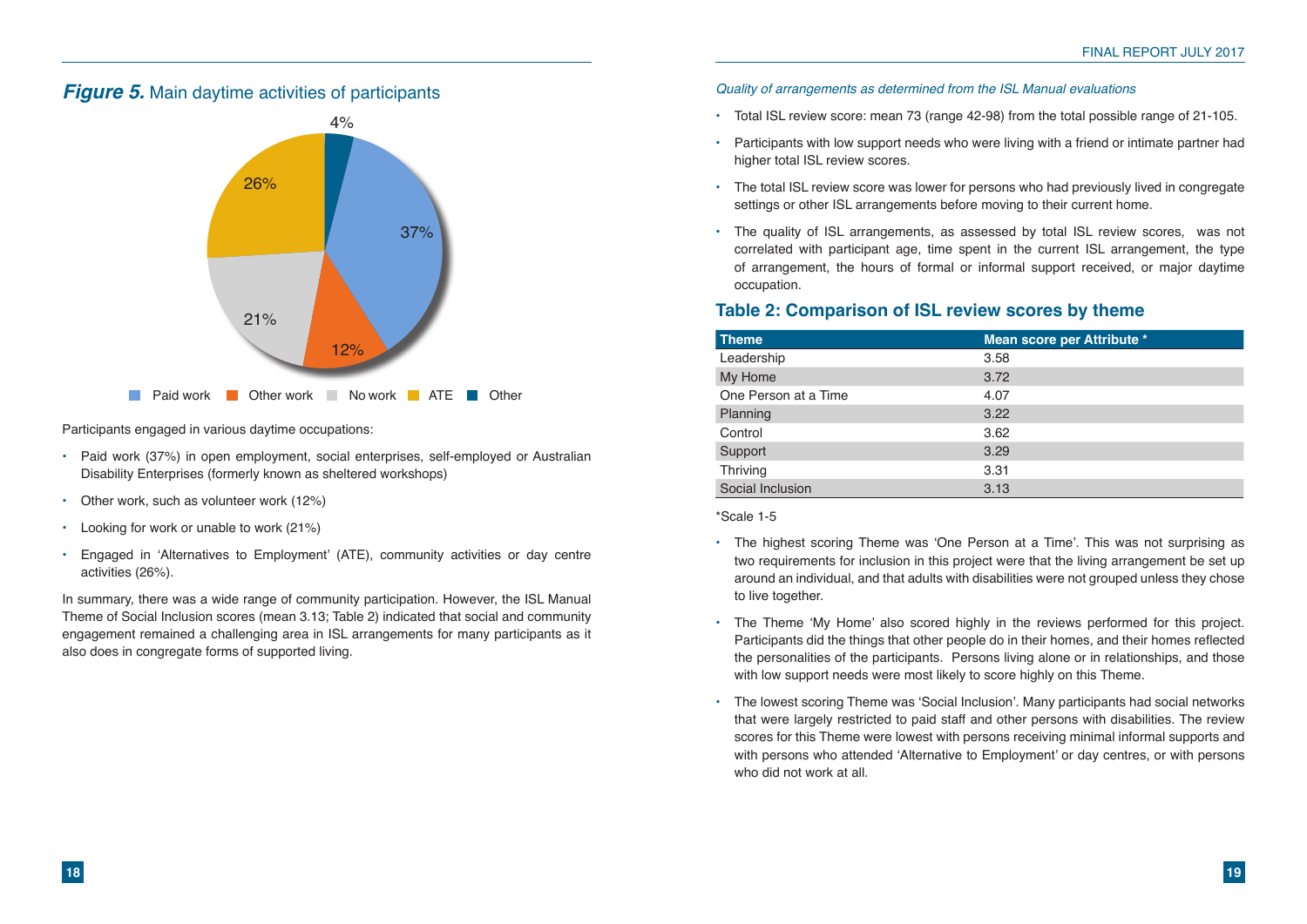- 'Planning' was another Theme with room for improvement. This Theme included the lowest scoring Attribute: 'The person's future is central to planning'. Generally, the planning for persons participating in this project encompassed either yearly 'plans' or day-to-day decision-making. Longer term planning was rare, as were reviews of living arrangements, particularly reviews by outside parties.
- The type of previous home influenced scores for the Themes 'Leadership' and 'Thriving'. Persons who had lived in the family home before moving into their ISL arrangement generally had higher scores on one or both these Themes compared with persons moving from congregate care or other ISL arrangements. This could be a reflection of the continued involvement of family members after transition to an ISL arrangement.
- Highest scoring attributes:
	- 3.2 The living arrangement does not group people with disability
	- 5.1 The person and those close to him or her have control of the person's life
	- 3.1 The arrangement is developed around the person
- Lowest scoring attributes:
	- 4.3 The person's future is central to the arrangement
	- 7.3 There are many opportunities for growth and development
	- 8.2 The person has a rich social network

#### *Outcome measures*

- (QOL.Q) Quality of Life: Mean 89, range 52-112 (theoretical range 40-120). Those with higher quality of life scores generally scored highly on the ISL review. Quality of life was higher for persons who received fewer hours of support, but scores reduced with increasing age.
- Participants who reported going to more places in the community and more often generally scored highly on the ISL review. Participants who visited fewer community places and less often, were likely to be older, to have previously lived in other ISL arrangements, or to have previously lived in a congregate setting and had more hours of support per week.

## *Outputs*

there were changes made to the Individual Supported Living Manual and the Individual Supported Living Review Scoring Booklet. The revised editions have since been published

will assist with educating persons in the principles and practices of ISL and ISL reviews. The training modules will be available in a variety of modes, including webinar, online

- Revised Manual. As a result of feedback from persons involved in the review process and are available from the Research team.
- Training and Education Material. A number of training modules are being designed that learning, and face-to-face group workshop.
	- Module 1: Introduction to ISL Principles and the ISL Manual
	- Module 2: ISL Research Findings: Outcomes and Benefits
	- Module 3: Planning for ISL: Advocacy, Funding and Housing Issues
	- Module 4: ISL Team Member Training
	- Module 5: ISL Facilitator Training
- The first research paper from this study was published in a special edition of the *Journal of Intellectual Disabilities* in 2016.
- An overview of the project was published in a special (National Disability Insurance Scheme) edition of *Parity,* the journal of the Council to Homeless Persons, in 2017
- Several manuscripts are in preparation.
- The results of this project have been presented at conferences in Melbourne, Perth, Sydney, Hobart, Thailand, Korea, Ireland, Scotland, and Austria.
- This project was a recipient of the 2015 *Zero Project Award* for innovation. The Awards *Disabilities.*

are part of an international programme which recognises innovations and solutions to the problems people with disabilities face in being included in their communities, consistent with requirements of the *United Nations Convention on the Rights of Persons with*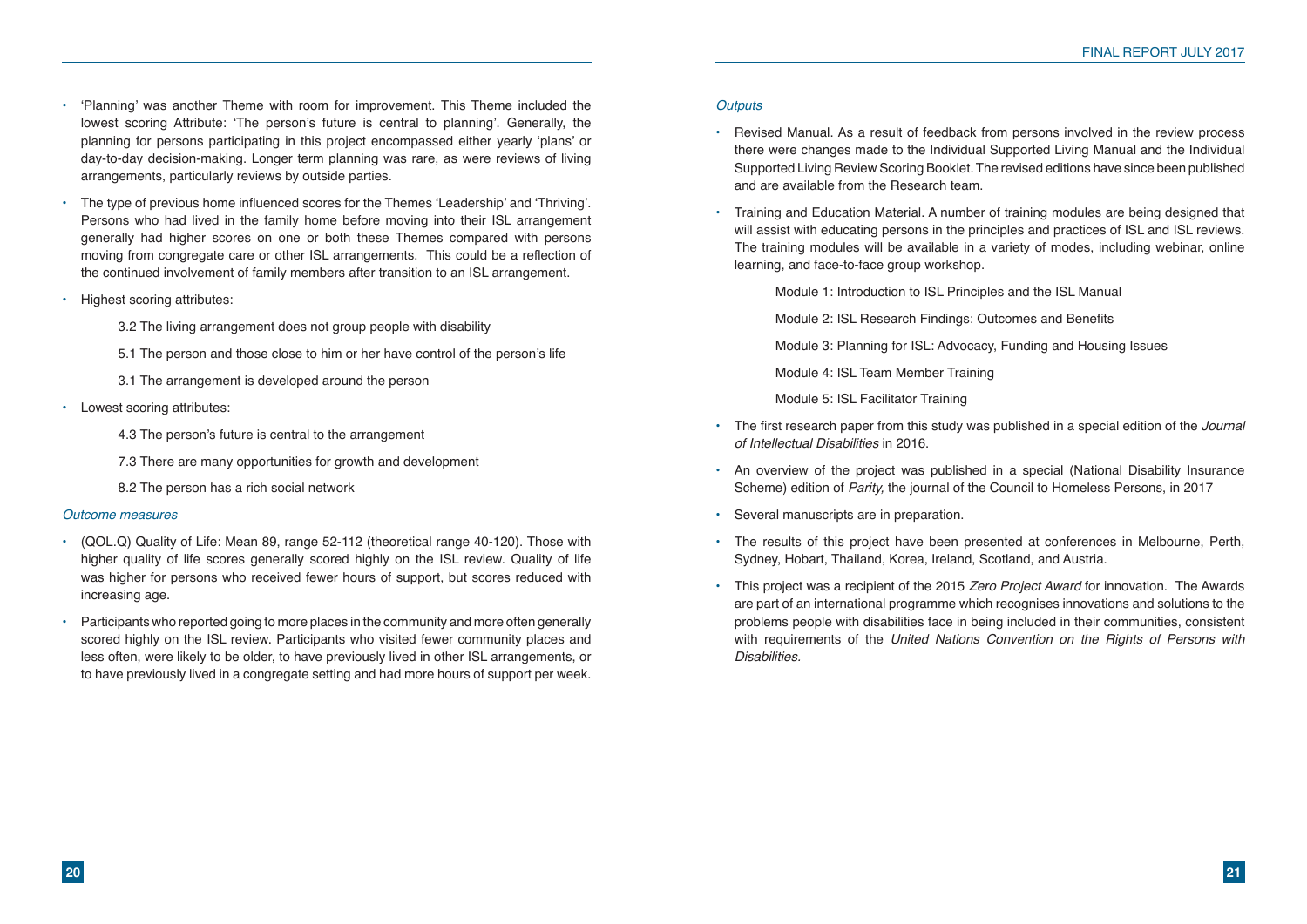## **References**

- Bigby, C., Bould, E., & Beadle-Brown, J. (2016). Conundrums of supported living: The experiences of people with intellectual disability. *Journal of Intellectual & Developmental Disability,* 1-11. doi:10.3109/13668250.2016.1253051
- Bond, G., Becker, D., & Drake, R. (2011). Measurement of fidelity of implementation of evidence-based practices: Case example of the IPS Fidelity Scale. *Clinical Psychology Science and Practice,* 18, 126-141. doi:10.1111/j.1468-2850.2011.01244.x
- Cocks, E., & Boaden, R. (2011). A quality framework for personalised residential supports for adults with developmental disabilities. *Journal of Intellectual Disability Research,* 55(8), 720-731. doi:10.1111/j.1365-2788.2010.01296.x
- Cocks, E., Thoresen, S., Williamson, M., & Boaden, R. (2014). The Individual Supported Living (ISL) Manual: a planning and review instrument for individual supported living arrangements for adults with intellectual and developmental disabilities. *Journal of Intellectual Disability Research*, 58(7), 614-624. doi:10.1111/jir.12059
- Cocks, E., Thoresen, S. H., O'Brien, P., McVilly, K., Thomson, A., Gadow, F., Crosbie, J. and Prain, M. (2016). Examples of individual supported living for adults with intellectual disability. *Journal of Intellectual Disabilities,* 20, 100-108. doi:10.1177/1744629516629854.
- Cocks, E., Williamson, M., & Thoresen, S. (2011). *Individual Supported Living Manual.* Bentley: Curtin University.

National Disability Insurance Scheme Act 2013, (October 17, 2013).

- Noonan, V. K., Kopec, J. A., Noreau, L., Singer, J., Chan, A., Mâsse, L. C., & Dvorak, M. F. (2009). Comparing the content of participation instruments using the International Classification of Functioning, Disability and Health. *Health and Quality of Life Outcomes,* 7(1), 93. doi:10.1186/1477-7525-7-93
- Raynes, N. V. (1988). *Annotated Directory of Measures of Environmental Quality for use in Residential Services for People with a Mental Handicap.* Manchester: University of Manchester.
- Schalock, R. and Keith, K. (1993 & 2004). *Quality of Life Questionnaire Manual.* IDS Publishing Company, Worthington, Ohio.

United Nations General Assembly. (2006). *Convention on the Rights of Persons with Disabilities.* Retrieved from https://www.un.org/development/desa/disabilities/convention-on-the-rights-ofpersons-with-disabilities.html

World Health Organization. (2011). *World Report on Disability*. Malta: WHO Press.